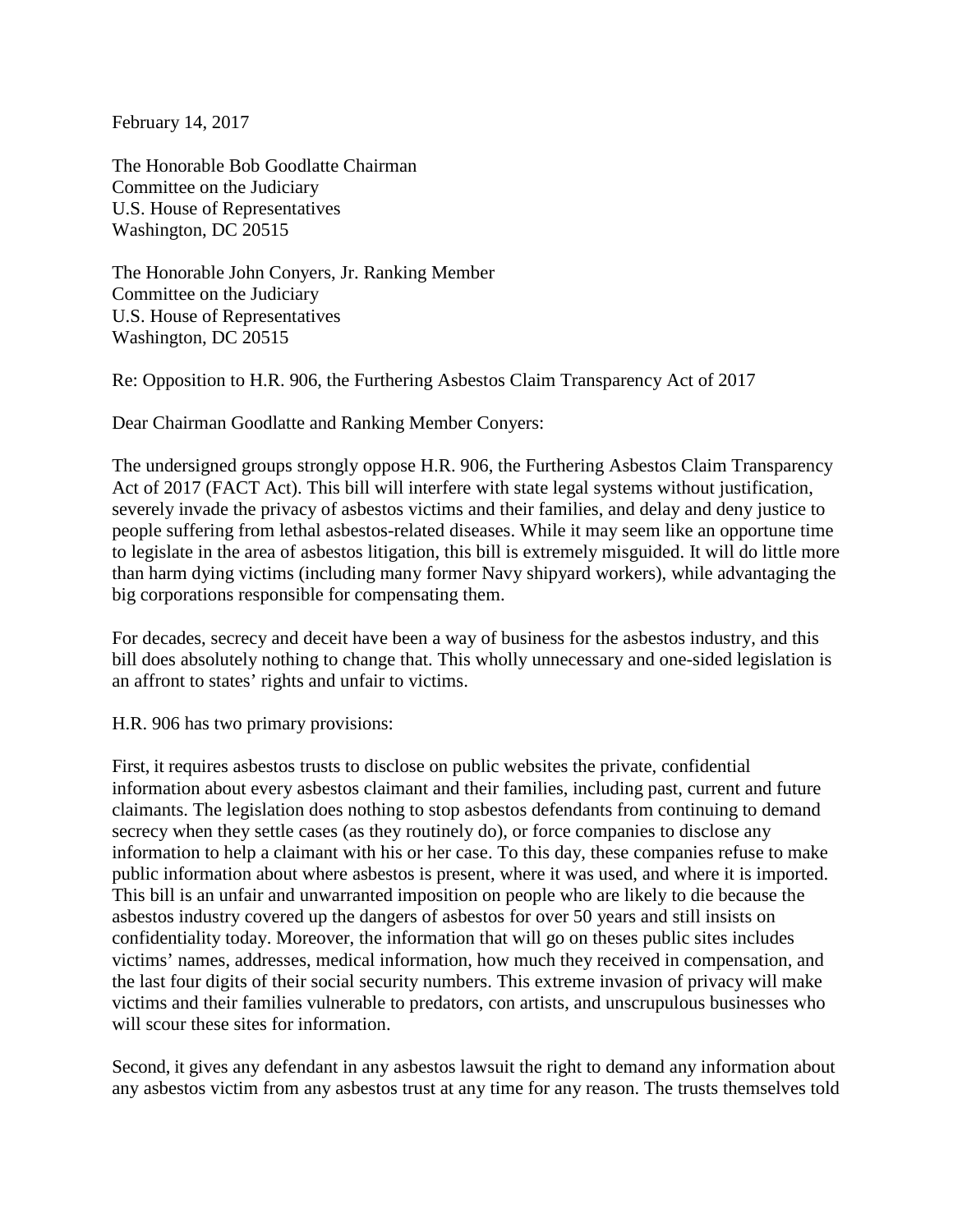the House Judiciary Subcommittee on Regulatory Reform, Commercial and Antitrust Law in 2013 that such a provision would place substantial burdens on them, requiring them to spend tens of thousands of additional hours per year trying to comply with this requirement.<sup>[1](#page-1-0)</sup> And because the provision is unlimited, the costs of compliance for trusts would be very high as well. Trusts are already underfunded. A RAND study found that the median payment from asbestos trusts to victims is 25 percent of the value of the claim, and some payments are aslow as 1.1 percent of the claim's value.

In addition to cost burdens, severe delays will result. As explained by Caplin & Drysdale attorney Elihu Inselbuch in his "Responses to Questions for the Record" following his 2013 subcommittee testimony, because trusts will be buried in otherwise unnecessary paperwork seeking claimant information, "The bill would slow down or stop the process by which the trusts review and pay claims, such that many victims would die before receiving compensation, since victims of mesothelioma typically only live for 4 to 18 months after their diagnosis." In many cases, "the delays in trust payment will force dying plaintiffs, who are in desperate need of funds, to settle for lower amounts with solvent defendants.… Delay is a weapon for asbestos defendants."

Finally, Mr. Inselbuch explained that, because this bill does not require that the information demanded by defendants be relevant to, or admissible in, any lawsuit, it is an unwarranted and "heavy-handed piece of federal interference with the states' legal systems."

Far from being even-handed, this bill allows defendants — and only defendants — to do an endrun around state rules of discovery that place limits on information-gathering. The bill would tip the scales of justice in favor of asbestos defendants by giving defendants access to information about victims' settlements with asbestos trusts while allowing defendants to continue hiding information about their settlements with other victims. To level the playing field, victims should be entitled to information from defendants regarding previous settlement amounts and true transparency about where the defendants' asbestos was used, manufactured, and stored.

As to the claim that this bill will "prevent fraud," this bill places new, burdensome requirements on regularly-audited trusts. No one can find evidence of significant fraud in the trust process. The U.S. Government Accountability Office (GAO) studied the problem and did not identify one fraudulent claim. As Mr. Inselbuch noted, "[b]ecause the injured victim was typically exposed to multiple asbestos products at multiple job sites over a period of many years, he or she must file different claims, with different trusts, with different forms that request different information. The fact that the exposure information submitted to one trust *differs* from the exposure information submitted to another does not mean it is 'inconsistent' — and certainly not specious or fraudulent." Similarly, with regard to charges that victims "double-dip," he explains, "when an asbestos victim recovers from each defendant whose product contributed to their disease, that

<span id="page-1-0"></span> <sup>1</sup> *See* Letter from Douglas A. Campbell, Campbell & Levine, LLC, to Rep. Bob Goodlatte, Chairman, H. Subcomm. on Regulatory Reform, Commercial and Antitrust Law of the H. Comm. on the Judiciary, et al. (Mar. 20, 2013).